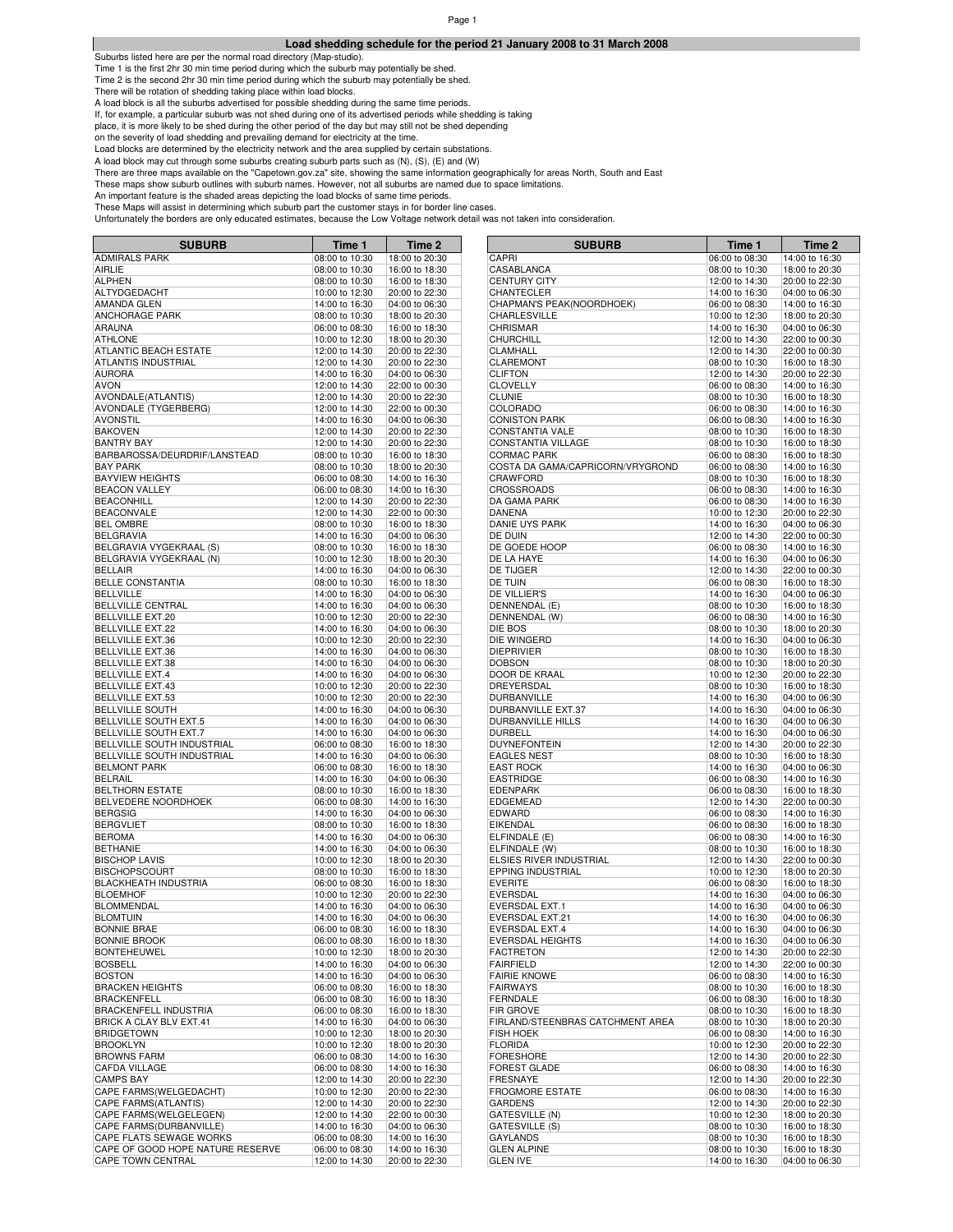### Page 2

# **Load shedding schedule for the period 21 January 2008 to 31 March 2008**

Suburbs listed here are per the normal road directory (Map-studio).

Time 1 is the first 2hr 30 min time period during which the suburb may potentially be shed. Time 1 is the second 2hr 30 min time period during which the suburb may potentially be shed.

There will be rotation of shedding taking place within load blocks.

A load block is all the suburbs advertised for possible shedding during the same time periods.

If, for example, a particular suburb was not shed during one of its advertised periods while shedding is taking

place, it is more likely to be shed during the other period of the day but may still not be shed depending

on the severity of load shedding and prevailing demand for electricity at the time.

Load blocks are determined by the electricity network and the area supplied by certain substations.

A load block may cut through some suburbs creating suburb parts such as (N), (S), (E) and (W)

There are three maps available on the "Capetown.gov.za" site, showing the same information geographically for areas North, South and East These maps show suburb outlines with suburb names. However, not all suburbs are named due to space limitations.

An important feature is the shaded areas depicting the load blocks of same time periods.

| <b>SUBURB</b>                               | Time 1                           | Time 2                           | <b>SUBURB</b>                              | Time 1                           | Time 2                           |
|---------------------------------------------|----------------------------------|----------------------------------|--------------------------------------------|----------------------------------|----------------------------------|
| <b>GLENCAIRN HEIGHTS</b>                    | 06:00 to 08:30                   | 14:00 to 16:30                   | LANGA                                      | 10:00 to 12:30                   | 18:00 to 20:30                   |
| <b>GLENHAVEN</b>                            | 14:00 to 16:30                   | 04:00 to 06:30                   | LANGEBERG GLEN                             | 06:00 to 08:30                   | 16:00 to 18:30                   |
| <b>GLENLILY</b>                             | 12:00 to 14:30                   | 22:00 to 00:30                   | LANGEBERG RIDGE                            | 06:00 to 08:30                   | 16:00 to 18:30                   |
| <b>GLENRIDGE</b>                            | 06:00 to 08:30                   | 14:00 to 16:30                   | LANGEBERG VILLAGE                          | 14:00 to 16:30                   | 04:00 to 06:30                   |
| <b>GOEDE HOOP</b>                           | 08:00 to 10:30                   | 18:00 to 20:30                   | LANGGEWACHT                                | 08:00 to 10:30                   | 18:00 to 20:30                   |
| <b>GOEDEMOED</b>                            | 14:00 to 16:30                   | 04:00 to 06:30                   | LANSDOWNE                                  | 08:00 to 10:30                   | 16:00 to 18:30                   |
| <b>GOODWOOD ESTATE</b>                      | 12:00 to 14:30                   | 22:00 to 00:30                   | <b>LAVENDER HILL</b>                       | 06:00 to 08:30                   | 14:00 to 16:30                   |
| GOODWOOD SPORTS GROUND                      | 12:00 to 14:30                   | 20:00 to 22:30                   | LAVENDER HILL EAST                         | 06:00 to 08:30                   | 14:00 to 16:30                   |
| <b>GORDON STRAND</b><br><b>GORDON'S BAY</b> | 08:00 to 10:30                   | 18:00 to 20:30                   | LENTEGEUR<br><b>LEONSDALE</b>              | 06:00 to 08:30                   | 14:00 to 16:30                   |
| <b>GRAHAMDALE</b>                           | 08:00 to 10:30<br>14:00 to 16:30 | 18:00 to 20:30<br>04:00 to 06:30 | <b>LOCHNERHOF</b>                          | 12:00 to 14:30<br>08:00 to 10:30 | 22:00 to 00:30<br>18:00 to 20:30 |
| <b>GRASSY PARK</b>                          | 06:00 to 08:30                   | 14:00 to 16:30                   | LOEVENSTEIN                                | 10:00 to 12:30                   | 20:00 to 22:30                   |
| <b>GREEN POINT</b>                          | 12:00 to 14:30                   | 20:00 to 22:30                   | <b>LONGLANDS</b>                           | 08:00 to 10:30                   | 18:00 to 20:30                   |
| <b>GREENLANDS</b>                           | 14:00 to 16:30                   | 04:00 to 06:30                   | LOTUS RIVER                                | 06:00 to 08:30                   | 14:00 to 16:30                   |
| <b>GREENWAYS</b>                            | 08:00 to 10:30                   | 18:00 to 20:30                   | <b>LOUMAR</b>                              | 14:00 to 16:30                   | 04:00 to 06:30                   |
| <b>GROENVALLEI</b>                          | 14:00 to 16:30                   | 04:00 to 06:30                   | <b>LUSTHOF</b>                             | 08:00 to 10:30                   | 18:00 to 20:30                   |
| <b>GUGULETU</b>                             | 06:00 to 08:30                   | 14:00 to 16:30                   | <b>LWANDLE</b>                             | 08:00 to 10:30                   | 18:00 to 20:30                   |
| <b>GULDENLAND</b>                           | 08:00 to 10:30                   | 18:00 to 20:30                   | <b>MACASSAR BEACH</b>                      | 08:00 to 10:30                   | 18:00 to 20:30                   |
| <b>GUSTROW</b>                              | 08:00 to 10:30                   | 18:00 to 20:30                   | <b>MAITLAND</b>                            | 10:00 to 12:30                   | 18:00 to 20:30                   |
| H MONUMENT PARK                             | 06:00 to 08:30                   | 16:00 to 18:30                   | MAITLAND (KENSINGTON)                      | 12:00 to 14:30                   | 20:00 to 22:30                   |
| <b>HALALIE</b>                              | 14:00 to 16:30                   | 04:00 to 06:30                   | MAITLAND VILLAGE GARDEN                    | 10:00 to 12:30                   | 18:00 to 20:30                   |
| <b>HANOVER PARK</b>                         | 08:00 to 10:30                   | 16:00 to 18:30                   | MALMESBURY FARMS                           | 12:00 to 14:30                   | 20:00 to 22:30                   |
| <b>HARBOUR HEIGHTS</b>                      | 06:00 to 08:30                   | 14:00 to 16:30                   | <b>MAMRE</b>                               | 12:00 to 14:30                   | 20:00 to 22:30                   |
| <b>HARBOUR ISLAND</b>                       | 08:00 to 10:30                   | 18:00 to 20:30                   | <b>MANDALAY</b>                            | 06:00 to 08:30                   | 14:00 to 16:30                   |
| <b>HARMONY PARK</b>                         | 08:00 to 10:30                   | 18:00 to 20:30                   | MANENBERG (N)                              | 10:00 to 12:30                   | 18:00 to 20:30                   |
| HAZELWOOD PARK                              | 06:00 to 08:30                   | 14:00 to 16:30                   | MANENBERG (S)                              | 06:00 to 08:30                   | 14:00 to 16:30                   |
| HAZENDAL                                    | 10:00 to 12:30                   | 18:00 to 20:30                   | <b>MANSFIELD</b>                           | 08:00 to 10:30                   | 18:00 to 20:30                   |
| <b>HEATHFIELD</b><br><b>HEIDEVELD</b>       | 08:00 to 10:30                   | 16:00 to 18:30                   | <b>MARCONI BEAM</b>                        | 12:00 to 14:30                   | 20:00 to 22:30                   |
| <b>HELDERBERG PARK</b>                      | 10:00 to 12:30                   | 18:00 to 20:30<br>18:00 to 20:30 | MARINA DA GAMA<br><b>MARINDA HEIGHTS</b>   | 06:00 to 08:30                   | 14:00 to 16:30                   |
| <b>HIGH CONSTANTIA</b>                      | 08:00 to 10:30<br>08:00 to 10:30 | 16:00 to 18:30                   | MARINE OIL REFINERY                        | 06:00 to 08:30<br>06:00 to 08:30 | 16:00 to 18:30<br>14:00 to 16:30 |
| <b>HIGHLANDS ESTATE</b>                     | 08:00 to 10:30                   | 16:00 to 18:30                   | MARLBOROUGH PARK                           | 06:00 to 08:30                   | 16:00 to 18:30                   |
| <b>HIGHVELD</b>                             | 08:00 to 10:30                   | 18:00 to 20:30                   | <b>MARLOW</b>                              | 14:00 to 16:30                   | 04:00 to 06:30                   |
| <b>HILLRISE</b>                             | 14:00 to 16:30                   | 04:00 to 06:30                   | MASIPHUMELELE                              | 06:00 to 08:30                   | 14:00 to 16:30                   |
| HIUS-IN-BOS                                 | 08:00 to 10:30                   | 16:00 to 18:30                   | <b>MATROOSFONTEIN</b>                      | 10:00 to 12:30                   | 18:00 to 20:30                   |
| <b>HOHEIZEN</b>                             | 10:00 to 12:30                   | 20:00 to 22:30                   | <b>MAYCAPE</b>                             | 06:00 to 08:30                   | 16:00 to 18:30                   |
| <b>HOHENORT</b>                             | 08:00 to 10:30                   | 16:00 to 18:30                   | <b>MEADOWRIDGE</b>                         | 08:00 to 10:30                   | 16:00 to 18:30                   |
| <b>HOOGSTEDE</b>                            | 06:00 to 08:30                   | 16:00 to 18:30                   | <b>MEADOWSTEADS</b>                        | 06:00 to 08:30                   | 14:00 to 16:30                   |
| HOPE OF CONSTANTIA                          | 08:00 to 10:30                   | 16:00 to 18:30                   | MELKBOSCHSTRAND                            | 12:00 to 14:30                   | 20:00 to 22:30                   |
| <b>HOUT BAY</b>                             | 08:00 to 10:30                   | 16:00 to 18:30                   | METRO INDUSTRIAL TOWNSHIP                  | 12:00 to 14:30                   | 20:00 to 22:30                   |
| HOUT BAY HARBOUR                            | 08:00 to 10:30                   | 16:00 to 18:30                   | MILNERTON EXT.6                            | 12:00 to 14:30                   | 20:00 to 22:30                   |
| <b>IMHOFF'S GIFT</b>                        | 06:00 to 08:30                   | 14:00 to 16:30                   | MILNERTON RIDGE                            | 12:00 to 14:30                   | 20:00 to 22:30                   |
| <b>JAGTERSHOF</b>                           | 06:00 to 08:30                   | 16:00 to 18:30                   | <b>MIMOSA</b>                              | 14:00 to 16:30                   | 04:00 to 06:30                   |
| <b>JOE SLOVO PARK</b>                       | 12:00 to 14:30                   | 20:00 to 22:30                   | <b>MISTY CLIFFS</b>                        | 06:00 to 08:30                   | 14:00 to 16:30                   |
| JONKERSHOEK STATE FOREST                    | 08:00 to 10:30                   | 18:00 to 20:30                   | MITCHELLS PLAIN                            | 06:00 to 08:30                   | 14:00 to 16:30                   |
| <b>JOOSTENBERG</b><br>KAAPZICHT             | 06:00 to 08:30                   | 16:00 to 18:30                   | <b>MODDERDAM</b><br>MONTAGU'S GIFT         | 10:00 to 12:30<br>06:00 to 08:30 | 20:00 to 22:30                   |
| KALKBAAI                                    | 12:00 to 14:30<br>06:00 to 08:30 | 22:00 to 00:30<br>14:00 to 16:30 | MONTANA/DURRHEIM                           | 10:00 to 12:30                   | 14:00 to 16:30<br>18:00 to 20:30 |
| <b>KAYMOR</b>                               | 14:00 to 16:30                   | 04:00 to 06:30                   | <b>MONTE VISTA</b>                         | 12:00 to 14:30                   | 22:00 to 00:30                   |
| <b>KEMPENVILLE</b>                          | 14:00 to 16:30                   | 04:00 to 06:30                   | <b>MORGENSTER</b>                          | 06:00 to 08:30                   | 16:00 to 18:30                   |
| <b>KENEVER</b>                              | 14:00 to 16:30                   | 04:00 to 06:30                   | MORGENSTER HOOGTE                          | 06:00 to 08:30                   | 16:00 to 18:30                   |
| <b>KENILWORTH</b>                           | 08:00 to 10:30                   | 16:00 to 18:30                   | <b>MORNINGSTAR</b>                         | 14:00 to 16:30                   | 04:00 to 06:30                   |
| <b>KENRIDGE</b>                             | 14:00 to 16:30                   | 04:00 to 06:30                   | <b>MOUILLE POINT</b>                       | 12:00 to 14:30                   | 20:00 to 22:30                   |
| <b>KENRIDGE EXT.3</b>                       | 10:00 to 12:30                   | 20:00 to 22:30                   | MOUNTAINSIDE ESTATE                        | 08:00 to 10:30                   | 18:00 to 20:30                   |
| <b>KENRIDGE EXT.4</b>                       | 10:00 to 12:30                   | 20:00 to 22:30                   | <b>MOUNTAINVIEW</b>                        | 08:00 to 10:30                   | 18:00 to 20:30                   |
| <b>KENRIDGE HEIGHTS</b>                     | 14:00 to 16:30                   | 04:00 to 06:30                   | <b>MOWBRAY</b>                             | 10:00 to 12:30                   | 18:00 to 20:30                   |
| <b>KENSINGTON</b>                           | 12:00 to 14:30                   | 20:00 to 22:30                   | <b>MUIZENBERG</b>                          | 06:00 to 08:30                   | 14:00 to 16:30                   |
| <b>KEWTOWN</b>                              | 10:00 to 12:30                   | 18:00 to 20:30                   | MURDOCK VALLEY                             | 06:00 to 08:30                   | 14:00 to 16:30                   |
| KING EDWARD REST                            | 06:00 to 08:30                   | 14:00 to 16:30                   | N1 CITY                                    | 12:00 to 14:30                   | 22:00 to 00:30                   |
| KINGSTON                                    | 14:00 to 16:30                   | 04:00 to 06:30                   | NDABENI                                    | 10:00 to 12:30                   | 18:00 to 20:30                   |
| <b>KIRSTENHOF</b>                           | 06:00 to 08:30                   | 14:00 to 16:30                   | NEWFIELDS (N)                              | 10:00 to 12:30                   | 18:00 to 20:30                   |
| <b>KLEIN BEGIN</b>                          | 06:00 to 08:30<br>08:00 to 10:30 | 16:00 to 18:30                   | NEWFIELDS (S)                              | 08:00 to 10:30                   | 16:00 to 18:30                   |
| KLEIN CONSTANTIA<br><b>KLEIN HELDERBERG</b> | 08:00 to 10:30                   | 16:00 to 18:30<br>18:00 to 20:30 | <b>NEWLANDS</b><br><b>NIEUW MAASTRECHT</b> | 08:00 to 10:30<br>10:00 to 12:30 | 16:00 to 18:30<br>20:00 to 22:30 |
| KLEIN WASSENAAR                             | 06:00 to 08:30                   | 14:00 to 16:30                   | <b>NOMZANO</b>                             | 08:00 to 10:30                   | 18:00 to 20:30                   |
| <b>KLEINBOS</b>                             | 08:00 to 10:30                   | 18:00 to 20:30                   | NOOITGEDACHT                               | 10:00 to 12:30                   | 18:00 to 20:30                   |
| <b>KLEINBOSCH</b>                           | 12:00 to 14:30                   | 22:00 to 00:30                   | <b>NOORDHAVEN</b>                          | 06:00 to 08:30                   | 14:00 to 16:30                   |
| <b>KLIPKOP</b>                              | 10:00 to 12:30                   | 20:00 to 22:30                   | <b>NOORDHOEK</b>                           | 06:00 to 08:30                   | 14:00 to 16:30                   |
| <b>KNOLE PARK</b>                           | 06:00 to 08:30                   | 14:00 to 16:30                   | NOORDHOEK MANOR                            | 06:00 to 08:30                   | 14:00 to 16:30                   |
| <b>KOMMETJIE</b>                            | 06:00 to 08:30                   | 14:00 to 16:30                   | NORTH CAMP WINGFIELD                       | 12:00 to 14:30                   | 22:00 to 00:30                   |
| <b>KRAAIFONTEIN</b>                         | 06:00 to 08:30                   | 16:00 to 18:30                   | NORTHGATE                                  | 12:00 to 14:30                   | 22:00 to 00:30                   |
| KRAAIFONTEIN EXT.17                         | 06:00 to 08:30                   | 16:00 to 18:30                   | <b>NORTHPINE</b>                           | 06:00 to 08:30                   | 16:00 to 18:30                   |
| <b>KRAAIFONTEIN INDUSTRY</b>                | 06:00 to 08:30                   | 16:00 to 18:30                   | NOVA CONSTANTIA                            | 08:00 to 10:30                   | 16:00 to 18:30                   |
| KRISTO PIENAAR ENVIROMENTAL EDUCATION       |                                  |                                  |                                            |                                  |                                  |
| <b>CENTRE</b>                               | 10:00 to 12:30                   | 20:00 to 22:30                   | <b>NUTWOOD</b>                             | 08:00 to 10:30                   | 18:00 to 20:30                   |
| <b>KUILSRIVIER</b>                          | 06:00 to 08:30                   | 16:00 to 18:30                   | <b>NYANGA</b>                              | 06:00 to 08:30                   | 14:00 to 16:30                   |
| LA ROCHELLE                                 | 14:00 to 16:30                   | 04:00 to 06:30                   | OAK GLEN                                   | 14:00 to 16:30                   | 04:00 to 06:30                   |
| <b>LABIANCE</b>                             | 14:00 to 16:30                   | 04:00 to 06:30                   | <b>OAKDALE</b>                             | 14:00 to 16:30                   | 04:00 to 06:30                   |
| LAKESIDE                                    | 06:00 to 08:30                   | 14:00 to 16:30                   | <b>OBSERVATORY</b>                         | 10:00 to 12:30                   | 18:00 to 20:30                   |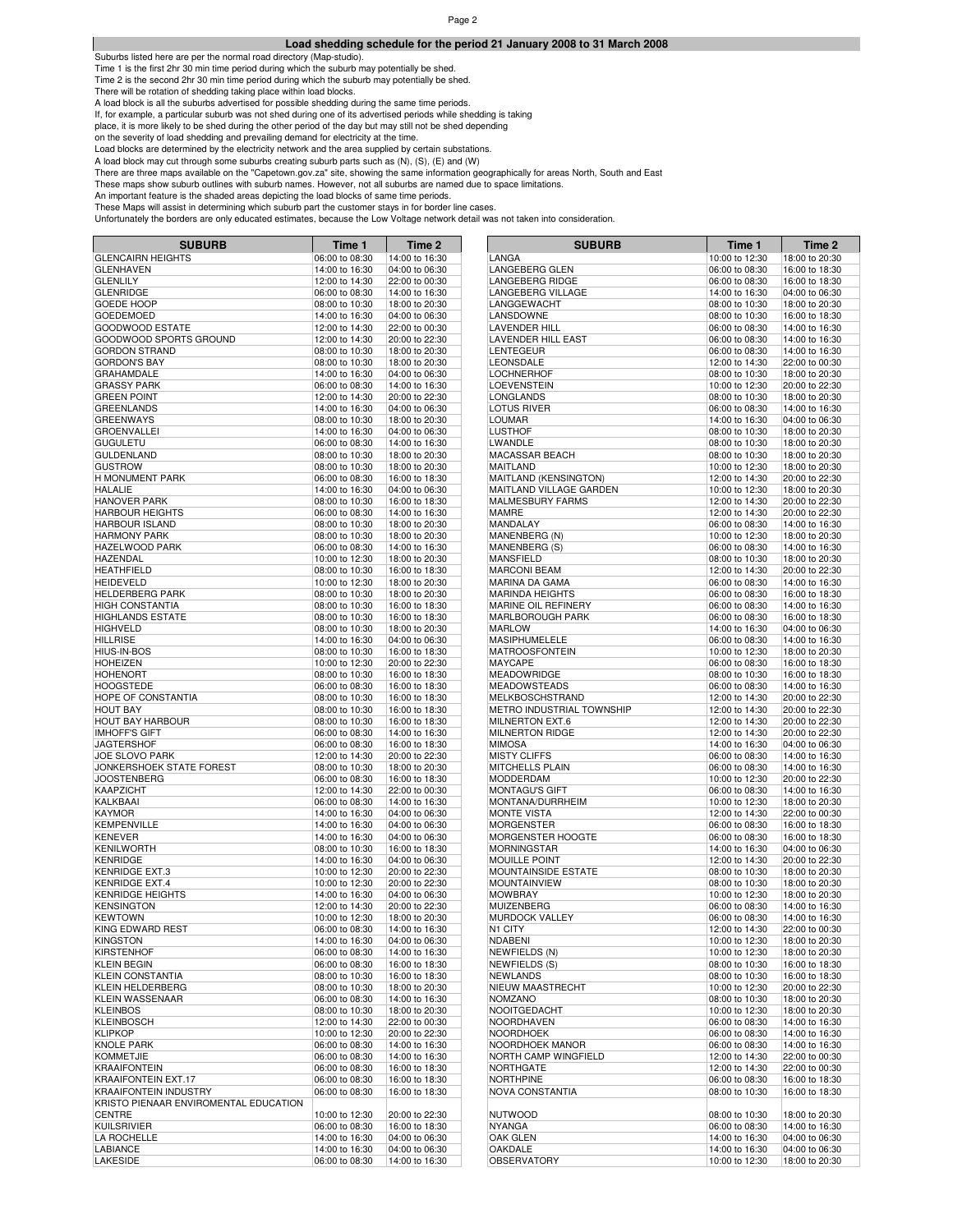# **Load shedding schedule for the period 21 January 2008 to 31 March 2008**

Suburbs listed here are per the normal road directory (Map-studio).

Time 1 is the first 2hr 30 min time period during which the suburb may potentially be shed. Time 1 is the second 2hr 30 min time period during which the suburb may potentially be shed.

There will be rotation of shedding taking place within load blocks.

A load block is all the suburbs advertised for possible shedding during the same time periods.

If, for example, a particular suburb was not shed during one of its advertised periods while shedding is taking

place, it is more likely to be shed during the other period of the day but may still not be shed depending

on the severity of load shedding and prevailing demand for electricity at the time.

Load blocks are determined by the electricity network and the area supplied by certain substations.

A load block may cut through some suburbs creating suburb parts such as (N), (S), (E) and (W)

There are three maps available on the "Capetown.gov.za" site, showing the same information geographically for areas North, South and East

These maps show suburb outlines with suburb names. However, not all suburbs are named due to space limitations.

An important feature is the shaded areas depicting the load blocks of same time periods.

| <b>SUBURB</b>                            | Time 1                           | Time 2                           | <b>SUBURB</b>                            | Time 1                           | Time 2                           |
|------------------------------------------|----------------------------------|----------------------------------|------------------------------------------|----------------------------------|----------------------------------|
| <b>OCEAN VIEW</b>                        | 06:00 to 08:30                   | 14:00 to 16:30                   | SANDDRIFT                                | 12:00 to 14:30                   | 20:00 to 22:30                   |
| OKAVANGO PARK                            | 06:00 to 08:30                   | 16:00 to 18:30                   | <b>SANLAMHOF</b>                         | 14:00 to 16:30                   | 04:00 to 06:30                   |
| O'KENNEDYVILLE                           | 10:00 to 12:30                   | 20:00 to 22:30                   | SAXENBURG INDUSTRIAL PARK                | 06:00 to 08:30                   | 16:00 to 18:30                   |
| ONVERWACHT                               | 08:00 to 10:30                   | 18:00 to 20:30                   | <b>SAXON INDUSTRIAL</b>                  | 14:00 to 16:30                   | 04:00 to 06:30                   |
| <b>OOSTERSEE</b>                         | 12:00 to 14:30                   | 22:00 to 00:30                   | <b>SAXONSEA</b>                          | 12:00 to 14:30                   | 20:00 to 22:30                   |
| ORANJEZICHT                              | 12:00 to 14:30                   | 20:00 to 22:30                   | <b>SCARBOROUGH</b>                       | 06:00 to 08:30                   | 14:00 to 16:30                   |
| <b>OTTERY</b>                            | 08:00 to 10:30                   | 16:00 to 18:30                   | SCHAAP KRAAL (N)                         | 08:00 to 10:30                   | 16:00 to 18:30                   |
| OTTERY EAST                              | 06:00 to 08:30                   | 14:00 to 16:30                   | SCHAAP KRAAL (S)                         | 06:00 to 08:30                   | 14:00 to 16:30                   |
| <b>OUDE WESTHOF</b>                      | 10:00 to 12:30                   | 20:00 to 22:30                   | SCHOONGELEGEN                            | 08:00 to 10:30                   | 18:00 to 20:30                   |
| PAARDEN EILAND                           | 10:00 to 12:30                   | 18:00 to 20:30                   | <b>SCHOTSCHEKLOOF</b>                    | 12:00 to 14:30                   | 20:00 to 22:30                   |
| PAGASVLEI                                | 08:00 to 10:30                   | 16:00 to 18:30                   | <b>SCOTTSVILLE</b>                       | 06:00 to 08:30                   | 16:00 to 18:30                   |
| <b>PANORAMA</b>                          | 12:00 to 14:30                   | 22:00 to 00:30                   | <b>SEA BREEZE</b>                        | 08:00 to 10:30                   | 18:00 to 20:30                   |
| <b>PARKWOOD</b>                          | 06:00 to 08:30                   | 14:00 to 16:30                   | <b>SEA POINT</b>                         | 12:00 to 14:30                   | 20:00 to 22:30                   |
| <b>PAROW</b>                             | 12:00 to 14:30                   | 22:00 to 00:30                   | <b>SEA WINDS</b>                         | 06:00 to 08:30                   | 14:00 to 16:30                   |
| <b>PAROW EAST</b>                        | 10:00 to 12:30                   | 20:00 to 22:30                   | <b>SEAFORTH BEACH</b>                    | 06:00 to 08:30                   | 14:00 to 16:30                   |
| PAROW GOLF ESTATE                        | 12:00 to 14:30                   | 22:00 to 00:30                   | <b>SEAFORTH SOUND</b>                    | 06:00 to 08:30                   | 14:00 to 16:30                   |
| PAROW INDUSTRIA                          | 10:00 to 12:30                   | 20:00 to 22:30                   | SHERATON PARK                            | 06:00 to 08:30                   | 14:00 to 16:30                   |
| PAROW NORTH                              | 12:00 to 14:30                   | 22:00 to 00:30                   | <b>SHERWOOD</b>                          | 12:00 to 14:30                   | 20:00 to 22:30                   |
| PAROWVALLEI                              | 12:00 to 14:30                   | 22:00 to 00:30                   | <b>SHIRLEY PARK</b>                      | 14:00 to 16:30                   | 04:00 to 06:30                   |
| PEERLESS PARK EAST                       | 06:00 to 08:30                   | 16:00 to 18:30                   | SILLERY                                  | 08:00 to 10:30                   | 16:00 to 18:30                   |
| PEERLESS PARK NORTH                      | 06:00 to 08:30                   | 16:00 to 18:30                   | SILVERGLADE                              | 06:00 to 08:30                   | 14:00 to 16:30                   |
| PEERS HILL                               | 06:00 to 08:30                   | 14:00 to 16:30                   | SILVERHURST                              | 08:00 to 10:30                   | 16:00 to 18:30                   |
| PELIKAN PARK                             | 06:00 to 08:30                   | 14:00 to 16:30                   | SILVERMINE VILLAGE                       | 06:00 to 08:30                   | 14:00 to 16:30                   |
| PENLYN ESTATE                            | 08:00 to 10:30                   | 16:00 to 18:30                   | SILVERSTREAM                             | 14:00 to 16:30                   | 04:00 to 06:30                   |
| PHILIPPI                                 | 06:00 to 08:30                   | 14:00 to 16:30                   | SILVERTOWN<br><b>SIMON'S TOWN</b>        | 10:00 to 12:30                   | 18:00 to 20:30                   |
| PHILIPPI EAST<br><b>PHOENIX</b>          | 06:00 to 08:30                   | 14:00 to 16:30                   |                                          | 06:00 to 08:30                   | 14:00 to 16:30<br>14:00 to 16:30 |
| PHUMLANI                                 | 12:00 to 14:30                   | 20:00 to 22:30                   | <b>SIMONSKLOOF</b><br><b>SKILPADVLEI</b> | 06:00 to 08:30                   | 04:00 to 06:30                   |
| <b>PINATI</b>                            | 06:00 to 08:30<br>08:00 to 10:30 | 14:00 to 16:30                   | <b>SKOONGESIG</b>                        | 14:00 to 16:30<br>14:00 to 16:30 |                                  |
| <b>PINE ACRES</b>                        | 08:00 to 10:30                   | 16:00 to 18:30<br>18:00 to 20:30 | <b>SLANGKOP POINT</b>                    | 06:00 to 08:30                   | 04:00 to 06:30                   |
| <b>PINELANDS</b>                         | 10:00 to 12:30                   | 18:00 to 20:30                   | <b>SOMERSET PARK</b>                     | 08:00 to 10:30                   | 14:00 to 16:30<br>18:00 to 20:30 |
| <b>PLATTEKLOOF</b>                       | 12:00 to 14:30                   | 22:00 to 00:30                   | SOMERSET WEST                            | 08:00 to 10:30                   | 18:00 to 20:30                   |
| PLATTEKLOOF GLEN                         | 12:00 to 14:30                   | 22:00 to 00:30                   | SONNEDAL                                 | 12:00 to 14:30                   | 22:00 to 00:30                   |
| PLUMSTEAD                                | 08:00 to 10:30                   | 16:00 to 18:30                   | SONSTRAAL                                | 14:00 to 16:30                   | 04:00 to 06:30                   |
| <b>POLLSMOOR</b>                         | 06:00 to 08:30                   | 14:00 to 16:30                   | SONSTRAAL HEIGHTS (E)                    | 06:00 to 08:30                   | 16:00 to 18:30                   |
| PORTER ESTATE                            | 06:00 to 08:30                   | 14:00 to 16:30                   | SONSTRAAL HEIGHTS (W)                    | 14:00 to 16:30                   | 04:00 to 06:30                   |
| <b>PORTLANDS</b>                         | 06:00 to 08:30                   | 14:00 to 16:30                   | SOUTHFIELD (E)                           | 06:00 to 08:30                   | 14:00 to 16:30                   |
| PRIMROSE PARK                            | 08:00 to 10:30                   | 16:00 to 18:30                   | SOUTHFIELD (W)                           | 08:00 to 10:30                   | 16:00 to 18:30                   |
| PROTEA HOOGTE                            | 06:00 to 08:30                   | 16:00 to 18:30                   | <b>SOUTHFORK</b>                         | 08:00 to 10:30                   | 18:00 to 20:30                   |
| PROTEA PARK                              | 12:00 to 14:30                   | 20:00 to 22:30                   | SPRINGBOK PARK                           | 06:00 to 08:30                   | 16:00 to 18:30                   |
| PROTEA VILLAGE                           | 06:00 to 08:30                   | 16:00 to 18:30                   | <b>ST JAMES</b>                          | 06:00 to 08:30                   | 14:00 to 16:30                   |
| PROTEAVALLEI                             | 10:00 to 12:30                   | 20:00 to 22:30                   | <b>ST MICHAELS</b>                       | 06:00 to 08:30                   | 16:00 to 18:30                   |
| PROTEAVILLE                              | 14:00 to 16:30                   | 04:00 to 06:30                   | <b>STANLOU</b>                           | 14:00 to 16:30                   | 04:00 to 06:30                   |
| <b>PUNTS ESTATE</b>                      | 08:00 to 10:30                   | 16:00 to 18:30                   | <b>STEENBERG</b>                         | 06:00 to 08:30                   | 14:00 to 16:30                   |
| RAVENSMEAD                               | 10:00 to 12:30                   | 20:00 to 22:30                   | STEENBERG GOLF ESTATE                    | 06:00 to 08:30                   | 14:00 to 16:30                   |
| RETREAT (N)                              | 08:00 to 10:30                   | 16:00 to 18:30                   | <b>STELLENBERG</b>                       | 14:00 to 16:30                   | 04:00 to 06:30                   |
| <b>RETREAT (S)</b>                       | 06:00 to 08:30                   | 14:00 to 16:30                   | STELLENBOSCH WINE FARMS                  | 06:00 to 08:30                   | 16:00 to 18:30                   |
| RETREAT INDUSTRIAL AREA (N)              | 08:00 to 10:30                   | 16:00 to 18:30                   | STELLENRIDGE                             | 14:00 to 16:30                   | 04:00 to 06:30                   |
| RETREAT INDUSTRIAL AREA (S)              | 06:00 to 08:30                   | 14:00 to 16:30                   | <b>STELLENRYK</b>                        | 14:00 to 16:30                   | 04:00 to 06:30                   |
| <b>RICHMOND</b>                          | 12:00 to 14:30                   | 22:00 to 00:30                   | STIKLAND HOSPITAL                        | 14:00 to 16:30                   | 04:00 to 06:30                   |
| RICHMOND ESTATE                          | 12:00 to 14:30                   | 22:00 to 00:30                   | <b>STRAND</b>                            | 08:00 to 10:30                   | 18:00 to 20:30                   |
| RIDGEWORTH                               | 10:00 to 12:30                   | 20:00 to 22:30                   | STRAND GOLF ESTATE                       | 08:00 to 10:30                   | 18:00 to 20:30                   |
| <b>RIVERTON</b>                          | 12:00 to 14:30                   | 22:00 to 00:30                   | <b>STRAND HALT</b>                       | 08:00 to 10:30                   | 18:00 to 20:30                   |
| <b>ROBINVALE</b>                         | 12:00 to 14:30                   | 20:00 to 22:30                   | <b>STRANDFONTEIN</b>                     | 06:00 to 08:30                   | 14:00 to 16:30                   |
| <b>ROCKLANDS</b>                         | 06:00 to 08:30                   | 14:00 to 16:30                   | <b>STRANDVALE</b>                        | 08:00 to 10:30                   | 18:00 to 20:30                   |
| <b>ROME</b>                              | 08:00 to 10:30                   | 18:00 to 20:30                   | <b>SUMMER GREENS</b>                     | 12:00 to 14:30                   | 20:00 to 22:30                   |
| ROME GLEN                                | 08:00 to 10:30                   | 18:00 to 20:30                   | <b>SUMMERVILLE</b>                       | 06:00 to 08:30                   | 16:00 to 18:30                   |
| RONDEBOSCH (N)                           | 10:00 to 12:30                   | 18:00 to 20:30                   | <b>SUN VALLEY</b>                        | 06:00 to 08:30                   | 14:00 to 16:30                   |
| RONDEBOSCH (S)                           | 08:00 to 10:30                   | 16:00 to 18:30                   | <b>SUNKIST</b>                           | 14:00 to 16:30                   | 04:00 to 06:30                   |
| RONDEBOSCH EAST                          | 08:00 to 10:30                   | 16:00 to 18:30                   | SUNNYDALE                                | 06:00 to 08:30                   | 14:00 to 16:30                   |
| RONDEVALLEI                              | 06:00 to 08:30                   | 16:00 to 18:30                   | <b>SUNRAY</b>                            | 14:00 to 16:30                   | 04:00 to 06:30                   |
| <b>ROSEBANK</b>                          | 10:00 to 12:30                   | 18:00 to 20:30                   | <b>SUNSET BEACH</b>                      | 12:00 to 14:30                   | 20:00 to 22:30                   |
| ROSENDAL (N)                             | 14:00 to 16:30                   | 04:00 to 06:30                   | <b>SUNSET LINKS</b>                      | 12:00 to 14:30                   | 20:00 to 22:30                   |
| ROSENDAL (S)                             | 10:00 to 12:30                   | 20:00 to 22:30                   | <b>SURREY</b>                            | 10:00 to 12:30                   | 18:00 to 20:30                   |
| ROYAL CAPE                               | 08:00 to 10:30                   | 16:00 to 18:30                   | <b>SWEET VALLEY</b>                      | 08:00 to 10:30                   | 16:00 to 18:30                   |
| <b>RUGBY</b>                             | 10:00 to 12:30                   | 18:00 to 20:30                   | SYBRAND PARK                             | 10:00 to 12:30                   | 18:00 to 20:30                   |
| <b>RUSDAL</b>                            | 06:00 to 08:30                   | 16:00 to 18:30                   | <b>TABLE VIEW</b>                        | 12:00 to 14:30                   | 20:00 to 22:30                   |
| RUST-EN-VREDE                            | 08:00 to 10:30                   | 16:00 to 18:30                   | <b>TAFELSIG</b>                          | 06:00 to 08:30                   | 14:00 to 16:30                   |
| <b>RUSTHOF</b>                           | 08:00 to 10:30                   | 18:00 to 20:30                   | <b>TAMBOERSKLOOF</b>                     | 12:00 to 14:30                   | 20:00 to 22:30                   |
| <b>RUWARI</b>                            | 06:00 to 08:30                   | 16:00 to 18:30                   | TARENTAALPLAAS                           | 08:00 to 10:30                   | 18:00 to 20:30                   |
| RYLANDS/DOORNHOOGTE (N)                  | 10:00 to 12:30                   | 18:00 to 20:30                   | <b>TEMPERANCE TOWN</b>                   | 08:00 to 10:30                   | 18:00 to 20:30                   |
| RYLANDS/DOORNHOOGTE (S)                  | 08:00 to 10:30                   | 16:00 to 18:30                   | THE LAKES                                | 06:00 to 08:30                   | 14:00 to 16:30                   |
| SACK'S CIRCLE INDUSTRIAL (E)             | 06:00 to 08:30                   | 16:00 to 18:30                   | THE PALMS                                | 08:00 to 10:30                   | 18:00 to 20:30<br>18:00 to 20:30 |
| SACK'S CIRCLE INDUSTRIAL (W)<br>SALBERAU | 14:00 to 16:30<br>10:00 to 12:30 | 04:00 to 06:30<br>18:00 to 20:30 | THE RANGE<br>THE VINES                   | 10:00 to 12:30<br>08:00 to 10:30 |                                  |
| <b>SALT RIVER</b>                        | 10:00 to 12:30                   | 18:00 to 20:30                   | <b>THORNTON</b>                          | 10:00 to 12:30                   | 16:00 to 18:30<br>18:00 to 20:30 |
| <b>SAN MICHEL</b>                        | 06:00 to 08:30                   | 14:00 to 16:30                   | THREE ANCHOR BAY                         | 12:00 to 14:30                   | 20:00 to 22:30                   |
| SAND INDUSTRIA (N)                       | 08:00 to 10:30                   | 16:00 to 18:30                   | <b>TIJGERHOF</b>                         | 12:00 to 14:30                   | 20:00 to 22:30                   |
| SAND INDUSTRIA (S)                       | 06:00 to 08:30                   | 14:00 to 16:30                   | <b>TOKAI</b>                             | 06:00 to 08:30                   | 14:00 to 16:30                   |
|                                          |                                  |                                  |                                          |                                  |                                  |